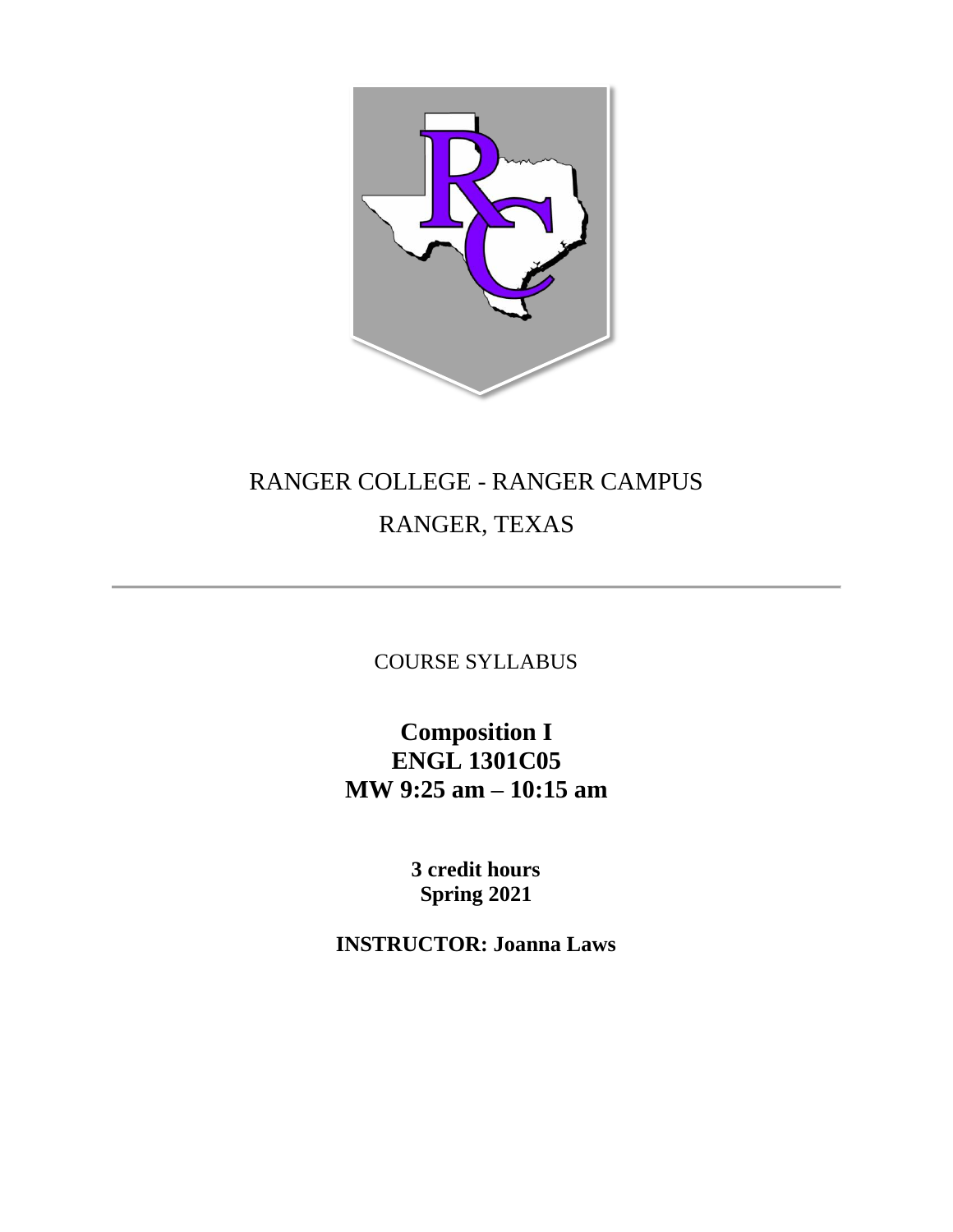| Joanna Laws                    |
|--------------------------------|
| jlaws@rangercollege.edu        |
| Jameson, Ranger Campus         |
| (254) 488-1440 (Cell)          |
| MW 10:30-11:00 am              |
| TR 9:00-10:45 am, 2:00-3:30 pm |
|                                |

#### **I. Texas Core Curriculum Statement of Purpose**

Through the Texas Core Curriculum, students will gain a foundation of knowledge of human cultures and the physical and natural world, develop principles of personal and social responsibility for living in a diverse world, and advance intellectual and practical skills that are essential for all learning.

#### **II. Course Description**

Intensive study of and practice in writing processes, from invention and researching to drafting, revising, and editing, both individually and collaboratively. Emphasis on effective rhetorical choices, including audience, purpose, arrangement, and style. Focus on writing the academic essay as a vehicle for learning, communicating, and critical analysis.

## **III. Required Background or Prerequisite**

Passing TSI scores or sufficient ACT/SAT required, as defined on the College website.

#### **IV. Required Textbook and Course Materials**

There is a link to the textbook in Blackboard that is provided for free. All required readings will be accessible on Blackboard.

#### **V. Course Purpose**

This course focuses on developing ideas and expressing them clearly, considering the effect of the message, fostering understanding, and building the skills needed to communicate persuasively. The course involves the command of oral, aural, written, and visual literacy skills that enable people to exchange messages appropriate to the subject, occasion, and audience.

#### **VI. Learning Outcomes**

Upon successful completion of this course, students will:

- 1. Demonstrate knowledge of individual and collaborative writing processes.
- 2. Develop ideas with appropriate support and attribution.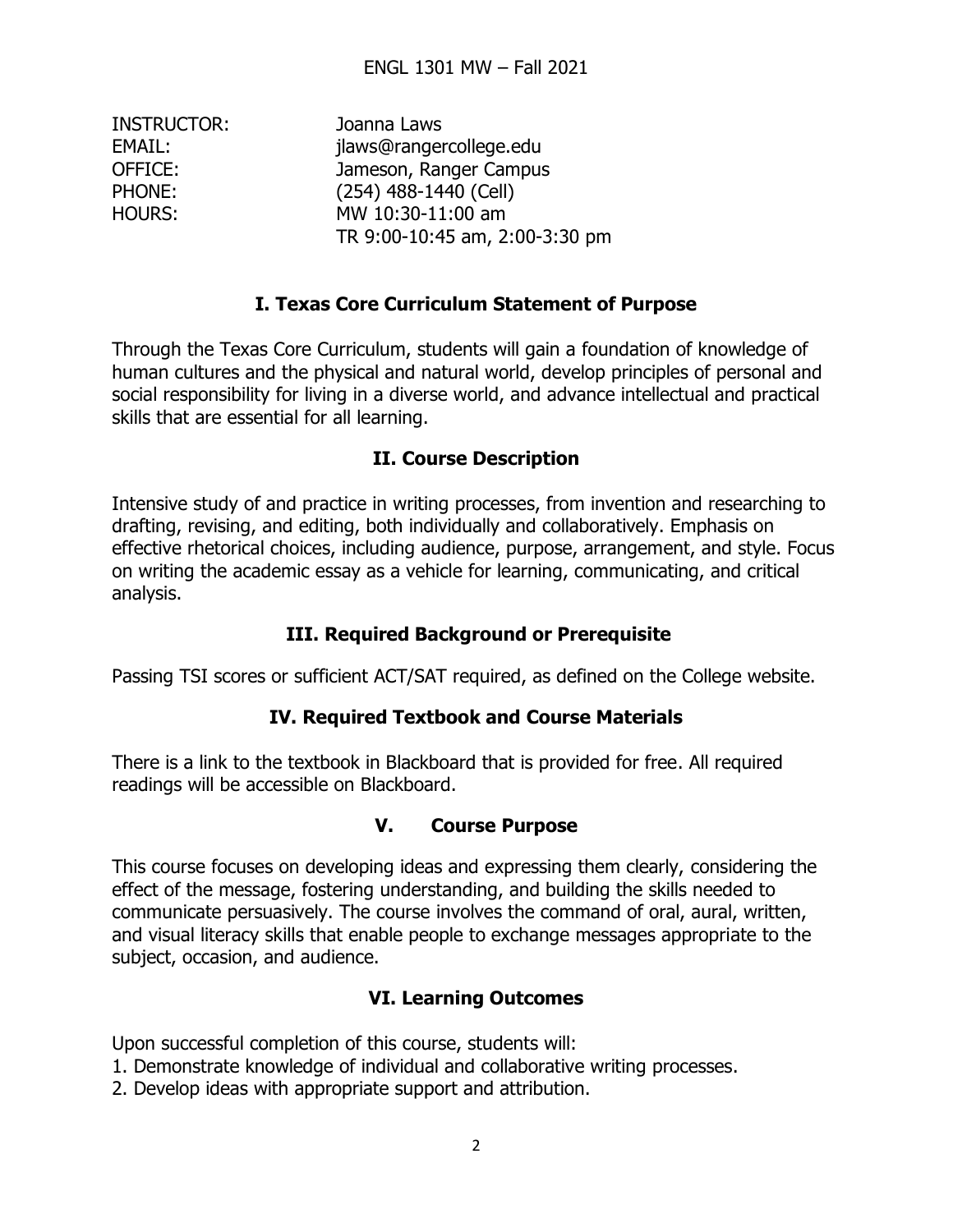- 3. Write in a style appropriate to audience and purpose.
- 4. Read, reflect, and respond critically to a variety of texts.
- 5. Use Edited American English in academic essays.

## **VII. Core Objectives**

This course meets the following of the six Core Objectives established by Texas:

- ☒ **Critical Thinking Skills (CT) –** Creative thinking, innovation, inquiry, and analysis; evaluation and synthesis of information
- ☒ **Communication Skills (COM) –** effective development, interpretation and expression of ideas through written, oral, and visual communication
- ☐ **Empirical and Quantitative Skills (EQS) –** The manipulation and analysis of numerical data or observable facts resulting in informed conclusions
- ☒ **Teamwork (TW) –** The ability to consider different points of view and to work effectively with others to support a shared purpose or goal
- ☐ **Social Responsibility (SR) –** Intercultural competence, knowledge of civic responsibility, and the ability to engage effectively in regional, national, and global communities
- ☒ **Personal Responsibility (PR) –** The ability to connect choices, actions, and consequences to ethical decision-making

# **VIII. Methods of Instruction**

This is a multimedia class, and as such, it may include assigned readings, electronic documents, interactive lectures, discussions, videos, in-class examinations, group projects, etc. Students are expected to maintain access to both computer writing programs and email. Students will be expected to use Blackboard throughout the semester as part of their coursework.

## **IX. Methods of Assessment**

Official grades for this class are recorded in Blackboard. Final course grades will be posted in Campus Connect for your transcript.

- 20% General Assignments (homework, in-class assignments, grammar activities, etc.)
- 25% Essay Prep (attendance & participation, completion checks, peer workshops, etc.)
- 45% Major Writing Assignments
- 10% Final Exam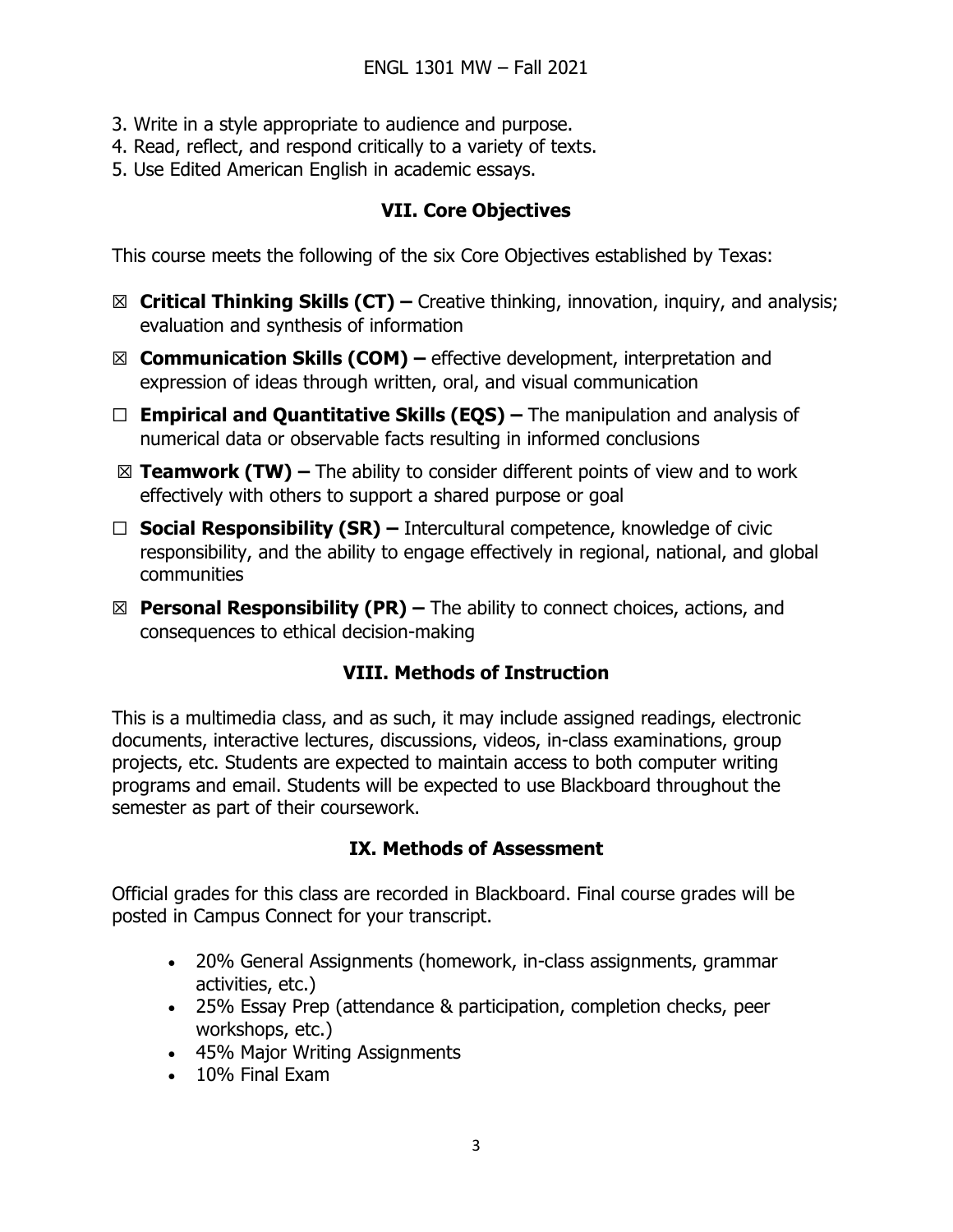#### **A grade of I (Incomplete) will be assigned only under extreme circumstances.**

**General assignments** - General assignments include homework, discussions and group work, assigned grammar activities, and other small assignments and activities that may arise over the course of the semester. I will drop the two lowest grades and average together the rest to get this portion of the grade.

**Essay Prep** - This portion of the grade will be made up of participation, completion checks, peer reviews, and other activities directly related to developing and completing Major Writing Assignments. For most of these assignments, the grade will either be 100 or 0 (you either did it or you didn't). Excessive unexcused absences and/or failing to participate in these activities will cause your average in this category to be lowered (5 points per occurrence after 3 unexcused absences).

**Major Writing Assignments** - There are four Major Writing (essay) Assignments and one optional revision assignment for the semester. The final grades for each of these assignments will be averaged together for this portion of the grade.

**Final Exam** - There will be a terminal experience at the close of this course. Students must complete all components of the final exam during the scheduled final exam time. Any deviations from the final exam schedule should be discussed with the instructor well in advance.

Grading scale:  $A = 90-100\%$  B = 80-89 C = 70-79 D = 60-69 F = Below 60

## **X. Course/Classroom Policies**

**Attendance:** Prompt and regular class attendance and participation is considered necessary for satisfactory work. It is the responsibility of the instructor to keep an accurate and comprehensive record of attendance.

Ranger College recognizes that absence from class may occur due to illness, death or illness in the immediate family, observance of a religious holiday, or participation in a school or College-sponsored activity. (Absences due to participation in a College-sponsored activity must be authorized by the college.) Documentation may be required to corroborate the excused absence. Make up work will be allowed only for excused absences.

Since deadlines are published ahead of time, it is the student's responsibility to connect and/or log in regularly and often and to keep up with course requirements. If a student fails to attend class, access the streaming session (if needed), and/or log into Blackboard for three full calendar weeks, and if the instructor deems a student failing due to excessive absences and/or failure to make up work due to absences, the student **may** be dropped from the class. **The last day for students to drop in the Fall term with a W is Friday, October 29th.**

If bad weather (a storm knocks out your internet) or quarantine restrictions keep you from accessing technology or our online platform for more than 2 days, please let me know by email or text.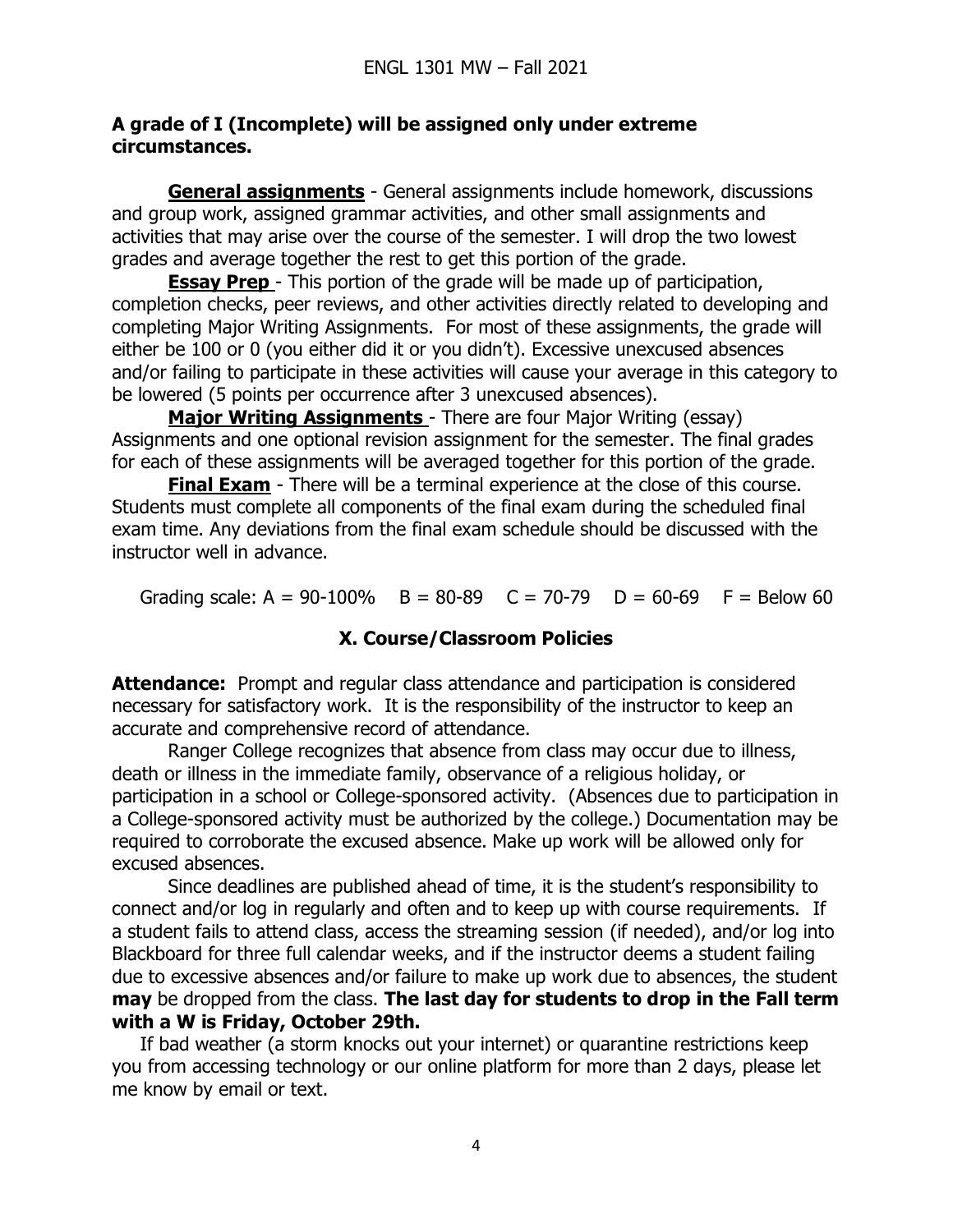**Late Work:** A major assignment is due by the stated due date and time unless for some reason I announce a change or unless you have made special arrangements with me. Writing assignments turned in after that time may receive a deduction in grade (one half grade per calendar day).

Quizzes and most in-person class activities may not be made up. Online discussions and activities may not be made up since most of those will have a "window" in which they can be completed. Once the due date and time for that activity has passed, you're out of luck. However, if you miss something because of an excused event, please contact me.

I don't anticipate a situation like this, but just in case: essays that are written in class may not be done outside of class. In case of absence on the day of an in-class essay, it must be made up in coordination with the on-site proctor. Also, in order to make up an in-class essay, you must contact me on or before the scheduled day of the writings.

Assignment sheets will be given, listing dates and requirements. The student is responsible for knowing the assignment for each day and for being prepared for class, regardless of circumstances.

**Course Content:** College-level courses may include controversial, sensitive, and/or adult material. Students are expected to have the readiness for college-level rigor and content.

**Classroom Civility/Student Conduct:** I expect you to respect the rights of the other class members by not speaking disrespectfully to one another and/or to me. Even though this is a hybrid environment, there are real people tied to the names that appear on the screen, and while we may engage in lively debates and ultimately agree to disagree, we're doing so without the plan or intent of making enemies. You may be barred from the course if you cannot conduct yourself appropriately.

**Student Technology Use:** Since the textbook is available through Blackboard, you can expect that reliable and regular access to technology will be a significant part of completing any work. Hopefully, you have your own laptop computer or can get to a campus lab regularly. In any event, be sure to make alternative arrangements if your computer crashes, your internet goes out, you can no longer access an on-campus lab, or something else renders your technology "toast." Know what resources are provided by your local libraries (municipal and/or school), find out where you can get a free wifi signal in a pinch (Sonic and some churches may be "hot spots"), and line up a backup computer in case yours suddenly decides to die. Also, consider saving your files to your Google Docs folder or some other cloud-based storage service. Hopefully, if you're prepared, you won't have your session thrown into chaos, which could turn your grade to "toast."

**You should log into Blackboard two-three times per week** during the term to make sure you are keeping up with course requirements. More frequent logging in is highly recommended.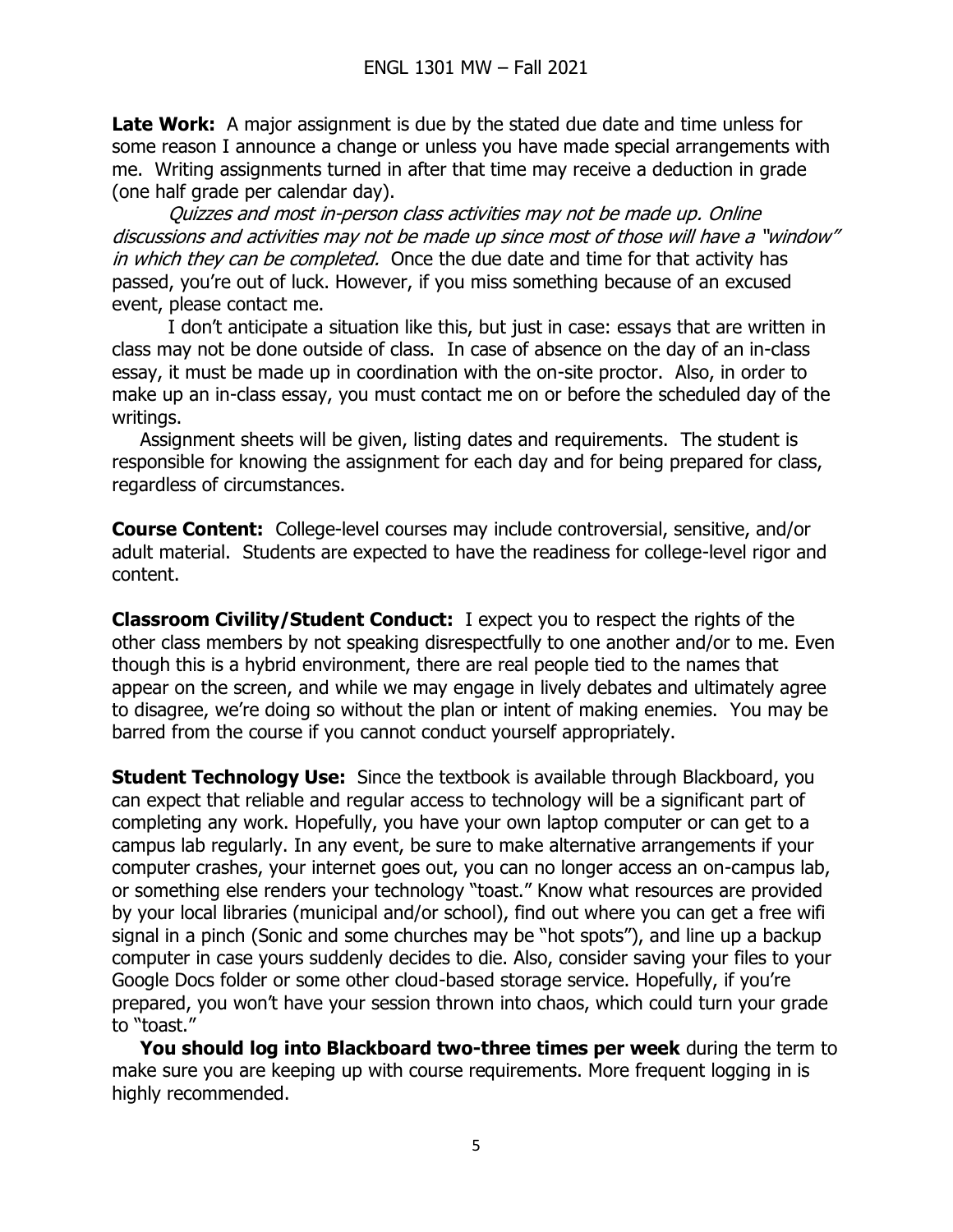**Academic Integrity:** Academic integrity is a fundamental value upon which colleges and universities are built. There are five fundamental values that characterize an academic community of integrity: honesty, trust, fairness, respect, and responsibility. Acts of academic dishonesty compromise these values and undermine the process by which knowledge is created, shared, and evaluated. Repeated offenses cast suspicion not only upon the integrity of the individual, but also damage the reputation of the college.

Acts of academic dishonesty include, but are not limited to, cheating on a test, plagiarism, and collusion.

"Cheating on a test" shall include copying from another student's test paper; using test materials not authorized by the person administering the test; collaborating with or seeking aid from another student during a test without permission from the test administrator; knowingly using, buying, selling, stealing, or soliciting, in whole or in part, the contents of an un-administered test; unauthorizedly transporting or removing, in whole or in part, of the contents of an un-administered test; substituting for another student, or permitting another student to substitute for oneself, to take a test; bribing another person to obtain an un-administered test or information about an unadministered test.

"Plagiarism shall be defined as the appropriating, buying, receiving as a gift, or obtaining by any means another's work and the unacknowledged submission or incorporation of it in one's own written work. Plagiarism can be interpreted as the knowing or negligent use by paraphrase or direct quotation of the published or unpublished work of another person without full and clear acknowledgement. **Your papers are submitted to plagiarism checking resources provided by Blackboard when you submit them for grading.**

"Collusion" shall be defined as the unauthorized collaboration with another person in preparing written work for fulfillment of course requirements. Students found to have violated policy FLB Local will be disciplined. Disciplinary action can include but is not limited to receiving a zero on the assignment, receiving a zero for attendance, or receiving a failing grade for the course.

I am always happy to look at drafts and provide feedback for you, so if you need a "professional" eye, come to me!

## **XI. Course Outline/Schedule**

#### **Changes to the Syllabus:**

The schedule and content are subject to change at the instructor's discretion

**This provides a detailed course schedule. You'll notice I don't say "write the paper" anywhere here. I'm assuming, as you work through the different tasks here, you are building and writing your papers as we go along so that they are ready by the peer review date and/or due date. I suggest you print**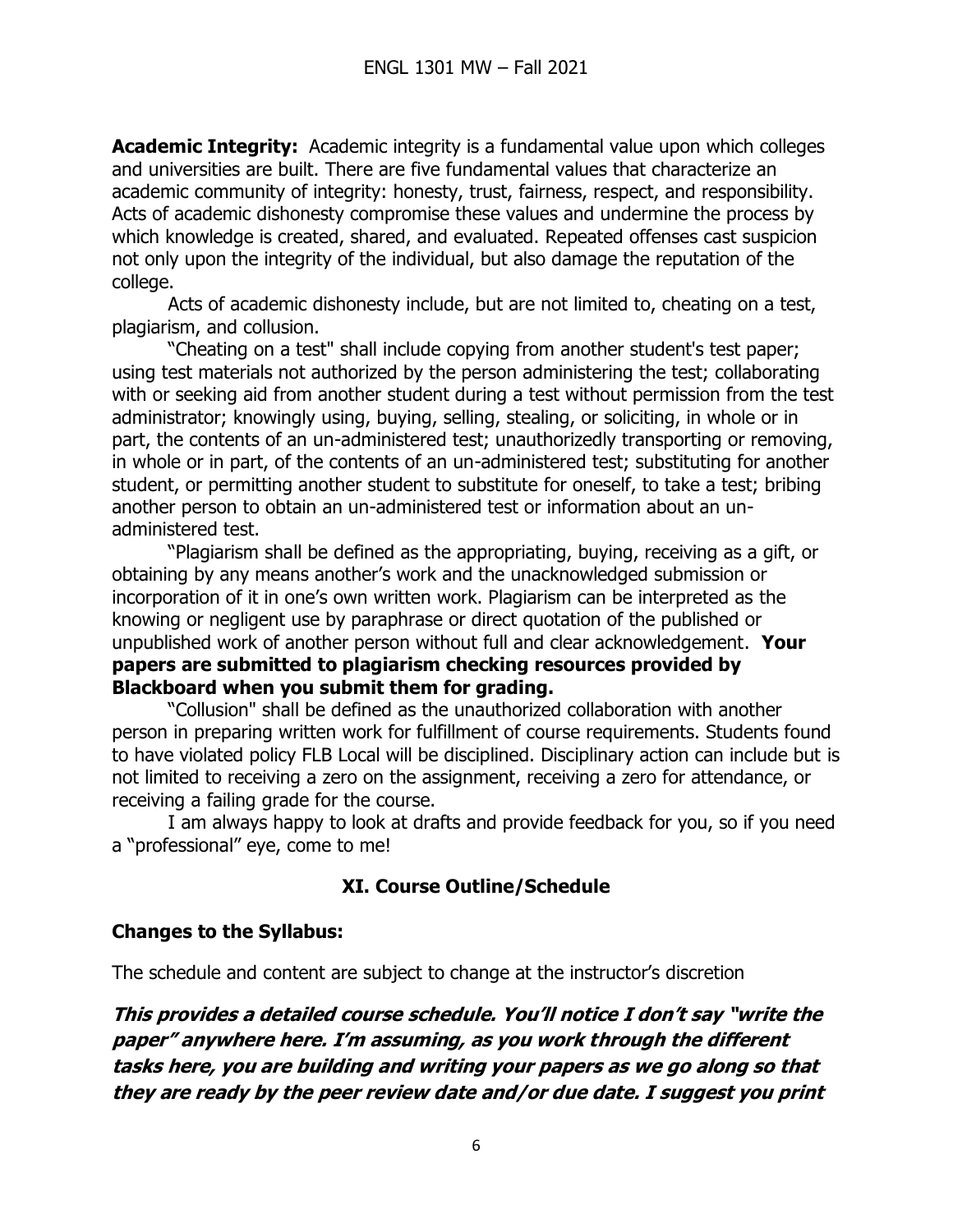#### **out this calendar to help you keep track of what you've done and what you need to do.**

**Monday, 8/23:** Welcome & Course Introduction Read through Syllabus

**Wednesday, 8/25:** Questions about syllabus and/or policies? Discussion: "What do we already know about 'good' academic writing?" Discuss the writing process and the rhetorical situation

**Monday, 8/30:** Start Unit 1

Read through "Defining Moment" Assignment sheet (posted) Read & discuss article example Narration & Description Voice & Genre Complete Sentences

#### **Wednesday, 9/1:** Thesis Statements & Organization

Peer Workshop prep & etiquette Run-on sentences Sentence Fragments

## **Monday, 9/6 Labor Day Holiday**

#### **Wednesday, 9/8:** Peer Workshop

- **Monday, 9/13:** Defining Moment Assignment due at class time Start Unit 2 Read through Analysis assignment sheet (posted) Discuss elements of Analysis & Leading Questions Walk through video in class
- **Wednesday, 9/15:** Common Thematic Elements Review of Drafting & Revising, Thesis Statements Review Complete Sentences, Fragments, and Run-ons
- **Monday, 9/20:** Organization for Analysis Possible Role of Visuals in Analysis
- **Wednesday, 9/22:** Read through sample papers Commas

**Monday, 9/27:** Peer Workshop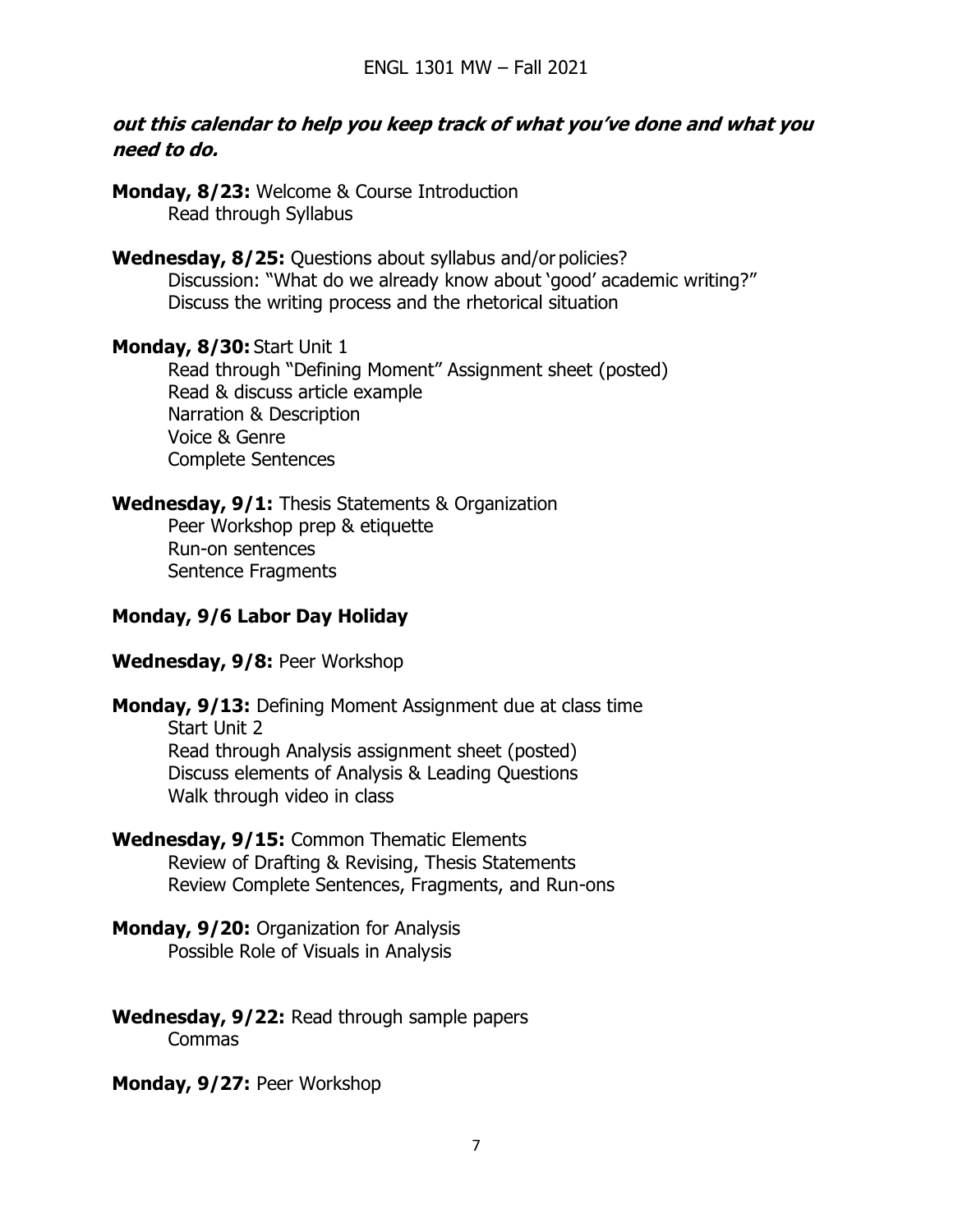**Wednesday, 9/29:** Analysis Assignment due at class time Start Unit 3 Read Evaluation assignment sheet (posted) Discuss Evaluation Characteristics

**Monday, 10/4:** Criteria Criteria Class Activity

**Wednesday, 10/6:** Discuss Field Research (Interviews & Surveys) Look over and add to interview shell (posted) Subject-Verb Agreement Complete interview over weekend

**Monday, 10/11:** Interview due for checking Read through example essays **Organization** Pronoun –Antecedent Agreement 

**Wednesday, 10/13:** Plagiarism Basics Working Interviews into Text Quotation Marks

**Monday, 10/18:** Review of Thesis Statements, Introductions, & Conclusions Academic Titles Topic Sentences and Transitions Apostrophes

**Wednesday, 10/20:** Peer Workshop

**Monday, 10/25:** Evaluation Assignment due at class time Start Unit 4 Read Argument assignment sheet Argument Overview & Brainstorming

**Wednesday, 10/27:** Finding Sources, Academic Articles Reading Academic Articles Evaluating Sources Other Punctuation, Italics

**Monday, 11/1:** Quoting, Summarizing, and Paraphrasing

**Wednesday, 11/3:** Citing Sources Documentation